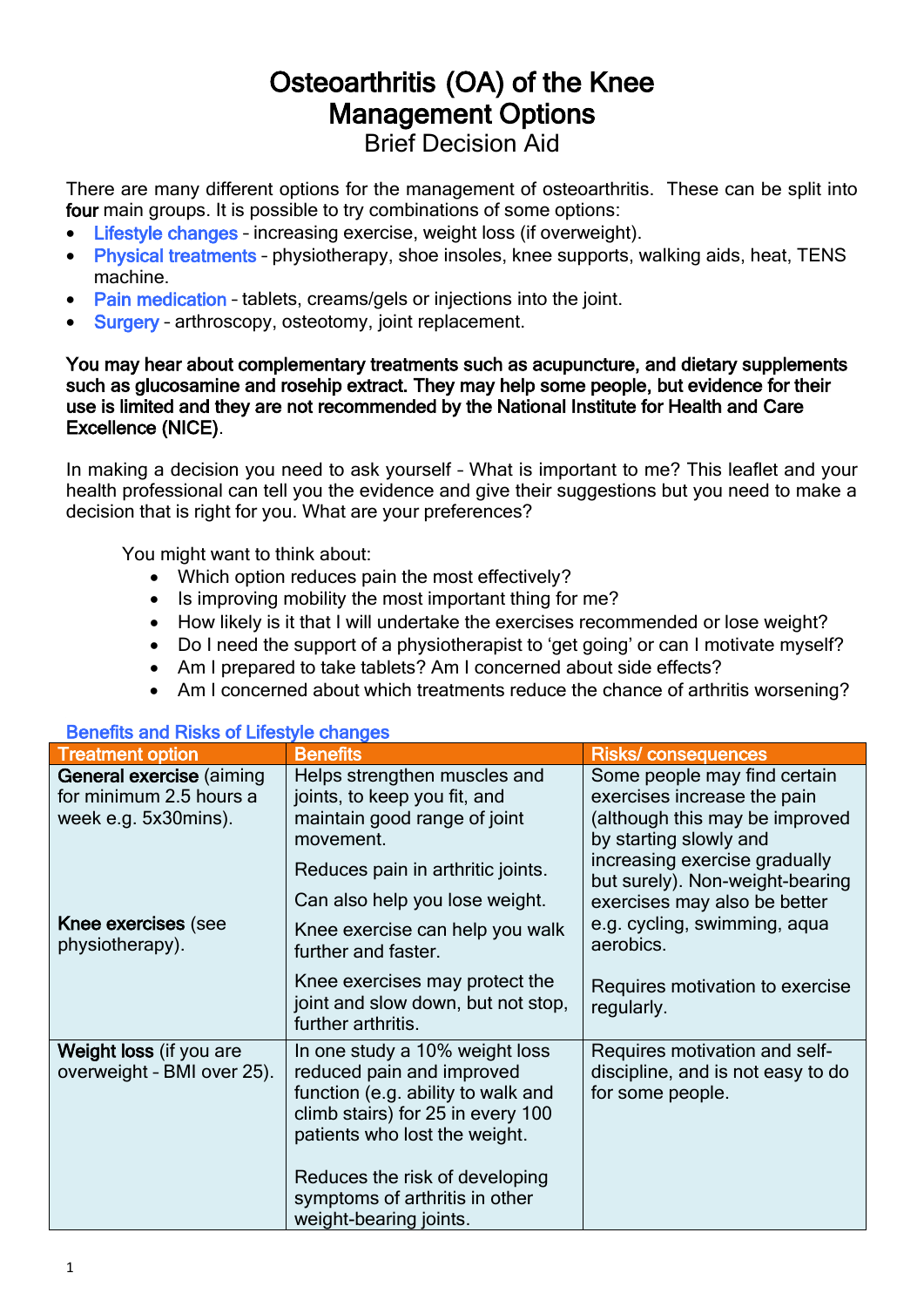| Offers other health benefits<br>include reduced blood pressure<br>and may make you feel better<br>about yourself. |  |
|-------------------------------------------------------------------------------------------------------------------|--|
| May slow progression of arthritis.                                                                                |  |

#### Benefits and Risks or Consequences of Physical Treatments

| <b>Treatment option</b>                                                                                                                                                 | <b>Benefits</b>                                                                                                                                                                                                                                                                                                                       | <b>Risks/ consequences</b>                                                                                                                                                                                                                                                                         |
|-------------------------------------------------------------------------------------------------------------------------------------------------------------------------|---------------------------------------------------------------------------------------------------------------------------------------------------------------------------------------------------------------------------------------------------------------------------------------------------------------------------------------|----------------------------------------------------------------------------------------------------------------------------------------------------------------------------------------------------------------------------------------------------------------------------------------------------|
| Physiotherapy can offer<br>various treatments<br>including advice on<br>exercises, stretching,<br>manipulation, TENS <sup>1</sup> ,<br>acupuncture and walking<br>aids. | Advice can be given on specific<br>knee exercises to help strengthen<br>the main muscles that support<br>your knees and maintain<br>movement in your knee joints.<br>This can make activities like<br>walking easier (see lifestyle<br>changes).<br>Some of the other options offered<br>by physiotherapists may help<br>some people. | Requires time and effort from<br>you, and repeated visits to<br>physiotherapist, although what<br>you do in between visits is the<br>most important. Some people<br>find motivating themselves to<br>do exercises hard.<br>Evidence of effectiveness of<br>some physiotherapy options is<br>mixed. |
| Shoe insoles and other<br>devices.<br>Sometimes with advice<br>from a podiatrist (foot<br>mechanics specialist).                                                        | Some people find that their<br>symptoms can be helped by<br>wearing a knee support or shoe<br>insole.                                                                                                                                                                                                                                 | These do not help everyone<br>and can occasionally make<br>things worse.<br>You have to fit them to shoes<br>and this may restrict the shoes<br>you can wear.                                                                                                                                      |
| Walking aids.<br>Sometimes need to see a<br>physiotherapist to get the<br>right aid.                                                                                    | Can help improve walking rhythm<br>for OA of knee and may help you<br>walk faster and further.                                                                                                                                                                                                                                        | Some people do not like the<br>idea of being seen with a<br>walking aid.                                                                                                                                                                                                                           |
| Heat/Cold packs e.g.<br>wheat/lavender bags that<br>can be heated in the<br>microwave                                                                                   | Simple and easy to apply.<br>Cold packs are often more<br>effective when people are<br>experiencing a 'flare up' of their<br>arthritis.<br>Some people find these helpful.                                                                                                                                                            | Not so useful in long term<br>(chronic) pain.<br>You need to be careful to avoid<br>burning the skin if direct contact<br>with excessive heat.<br>Evidence of benefit is weak.                                                                                                                     |

 $\overline{a}$ 

 $^1$  A TENS machine is a small portable, battery-operated device which is worn on the body. The box is attached by wires to sticky pads stuck to the skin. Small electrical pulses are transmitted to the body, like little electric shocks.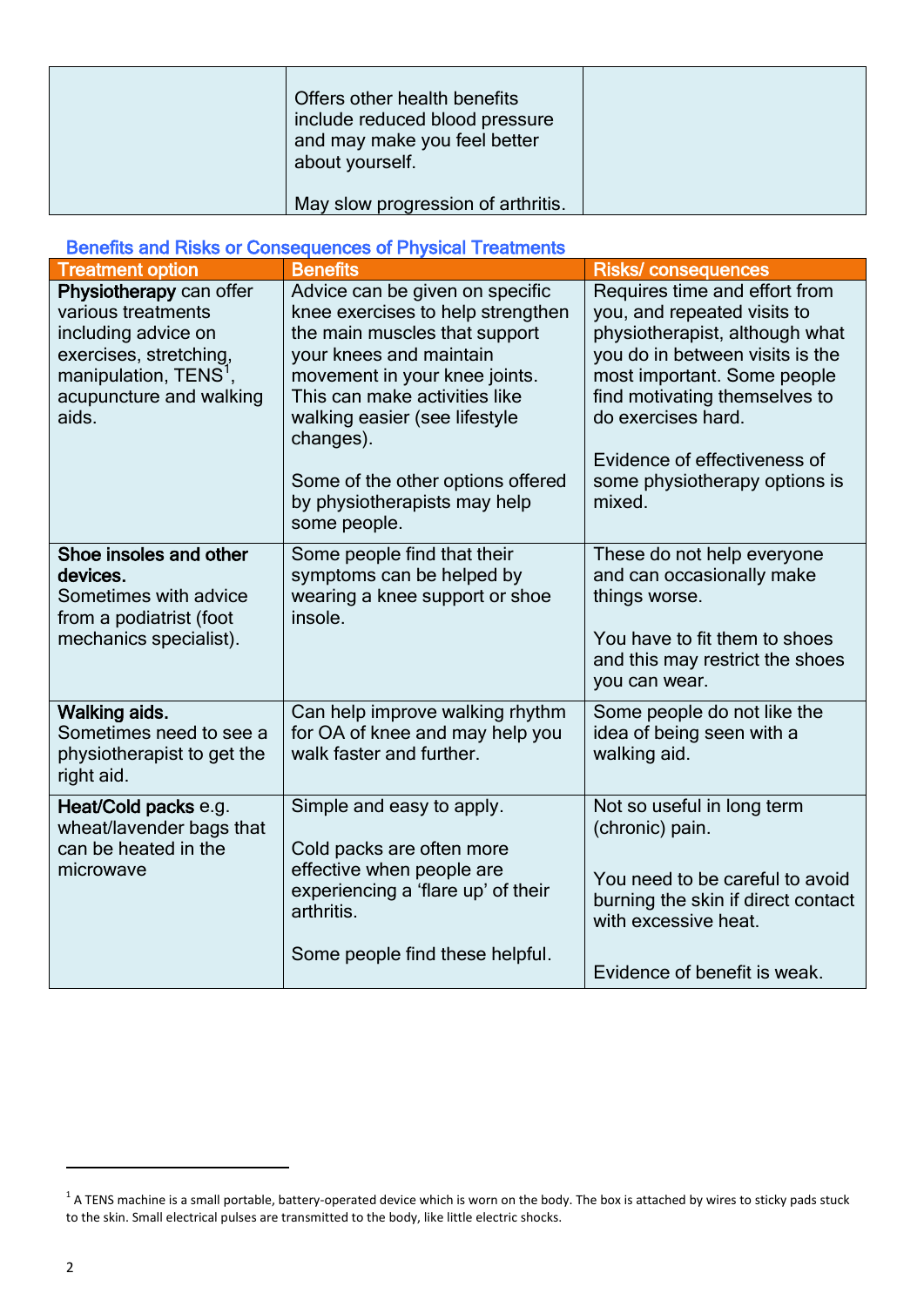### Benefits and Risks of Pain Medication

All pain relieving medications help some people some of the time. Generally, for a particular person, any one medication either works quite well or not very well at all. You may need to find the one(s) that work best for you. It is important to stop medications that do not work well. The following table lists the medications and their side effects to help make decisions on which to try first.

| <b>Treatment option</b>                                                                                     | <b>Benefits</b>                                                                                         | <b>Risks/consequences</b>                                                                                                                                                                                                                           |
|-------------------------------------------------------------------------------------------------------------|---------------------------------------------------------------------------------------------------------|-----------------------------------------------------------------------------------------------------------------------------------------------------------------------------------------------------------------------------------------------------|
| Paracetamol. Take 2                                                                                         | Easy to take with most                                                                                  | Very small risk of side-effects e.g.                                                                                                                                                                                                                |
| tablets up to 4 times                                                                                       | other medicines and                                                                                     | indigestion.                                                                                                                                                                                                                                        |
| daily.                                                                                                      | where you may have other<br>health conditions.                                                          | Not very effective in most people.                                                                                                                                                                                                                  |
| <b>Topical NSAIDs (non-</b><br>steroidal anti-<br>inflammatory drugs).<br>Usually apply 3-4<br>times daily. | Less risk of side-effects<br>compared to oral NSAIDs.                                                   | Can (rarely) cause a skin irritation.                                                                                                                                                                                                               |
| <b>Oral NSAIDs. Taken</b><br>with food 2 or 3 times<br>daily depending on<br>which drug is used.            | Good option to use short-<br>term for flare-up of pain<br>therefore reducing risks of<br>prolonged use. | Gut side-effects are common (other<br>medication can be added to protect the<br>stomach, and is recommended over the<br>age of 65).                                                                                                                 |
|                                                                                                             |                                                                                                         | Bleeding from the stomach is the most<br>serious side-effect.                                                                                                                                                                                       |
|                                                                                                             |                                                                                                         | Some people with asthma, high blood<br>pressure, kidney problems and heart<br>failure may not be able to take NSAIDs.                                                                                                                               |
|                                                                                                             |                                                                                                         | Certain types of oral NSAIDs (full strength<br>ibuprofen, diclofenac and celecoxib) when<br>taken for prolonged period cause an<br>increase risk of heart attacks (approx 3<br>extra heart attacks per 1000 patients on<br>treatment for one year). |
| Opioid painkillers e.g.<br>codeine. Usually taken<br>2-4 times daily or when<br>pain severe.                | May help with pain for<br>some people.                                                                  | 23 in every 100 people report one or more<br>side-effects such as nausea, vomiting,<br>constipation, confusion, falls, dizziness,<br>drowsiness.                                                                                                    |
|                                                                                                             |                                                                                                         | There is a small risk of becoming addicted.                                                                                                                                                                                                         |
| <b>Tramadol. Usually</b><br>taken 2-4 times a day<br>depending on<br>preparation.                           | May help with pain for<br>some people.                                                                  | 39 in every 100 people report one or more<br>side-effects e.g. nausea, vomiting,<br>dizziness, constipation, drowsiness,<br>headaches.<br>There is a small risk of becoming addicted.                                                               |
| Steroid injections.                                                                                         | Can be good for 'flare-ups'                                                                             | Risks are small but include infection,                                                                                                                                                                                                              |
| Single injection into<br>knee often with some<br>local anaesthetic.                                         | of pain but typically<br>benefits last only 1-4<br>weeks, although                                      | bleeding, bruising.<br>Can affect diabetes control temporarily.                                                                                                                                                                                     |
|                                                                                                             | sometimes they may last<br>several months.                                                              | There is no evidence of long term damage<br>with steroids as long as you have no more<br>than three injections a year.                                                                                                                              |

NOTE: You may hear about other treatments such as capsaicin cream and hyaluronic acid injections. Evidence for their effectiveness is limited.